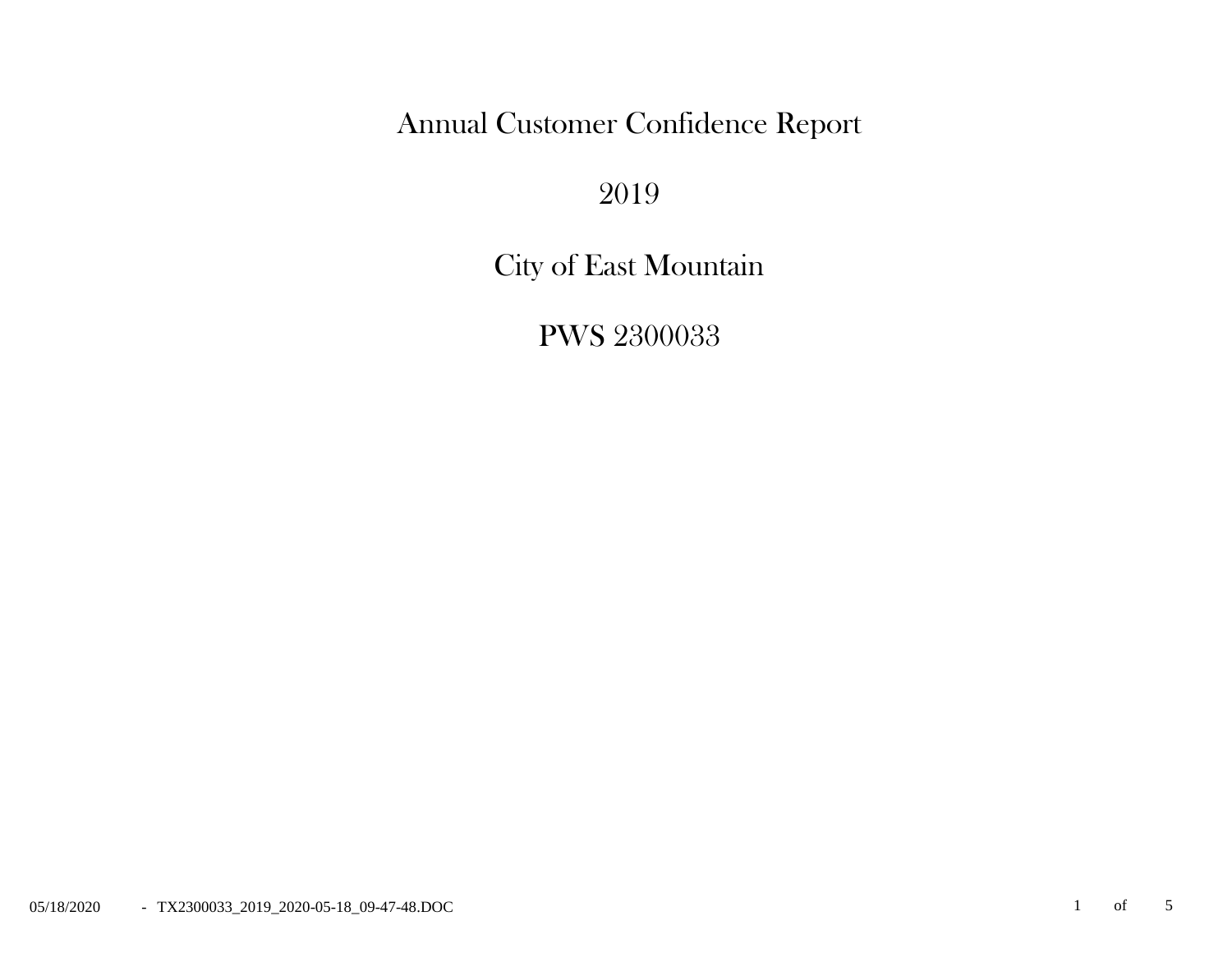# **2019 Consumer Confidence Report for Public Water System CITY OF EAST MOUNTAIN**

This is your water quality report for January 1 to December 31, 2019 For more information regarding this report contact:

CITY OF EAST MOUNTAIN provides surface water and ground water from **Wells** located in **East Mountain.**

Name Melissa Boyd

Phone 903-297-6041

Este reporte incluye información importante sobre el agua para tomar. Para asistencia en español, favor de llamar al telefono (903) 297- 6041.

#### **Definitions and Abbreviations**

| Definitions and Abbreviations                      | The following tables contain scientific terms and measures, some of which may require explanation.                                                                                                                                                                      |
|----------------------------------------------------|-------------------------------------------------------------------------------------------------------------------------------------------------------------------------------------------------------------------------------------------------------------------------|
| Action Level:                                      | The concentration of a contaminant which, if exceeded, triggers treatment or other requirements which a water system must follow.                                                                                                                                       |
| Action Level Goal (ALG):                           | The level of a contaminant in drinking water below which there is no known or expected risk to health. ALGs allow for a margin of safety.                                                                                                                               |
| Avg:                                               | Regulatory compliance with some MCLs are based on running annual average of monthly samples.                                                                                                                                                                            |
| Level 1 Assessment:                                | A Level 1 assessment is a study of the water system to identify potential problems and determine (if possible) why total coliform bacteria have been found in our water<br>system.                                                                                      |
| Level 2 Assessment:                                | A Level 2 assessment is a very detailed study of the water system to identify potential problems and determine (if possible) why an E. coli MCL violation has occurred<br>and/or why total coliform bacteria have been found in our water system on multiple occasions. |
| Maximum Contaminant Level or MCL:                  | The highest level of a contaminant that is allowed in drinking water. MCLs are set as close to the MCLGs as feasible using the best available treatment technology.                                                                                                     |
| Maximum Contaminant Level Goal or MCLG:            | The level of a contaminant in drinking water below which there is no known or expected risk to health. MCLGs allow for a margin of safety.                                                                                                                              |
| Maximum residual disinfectant level or MRDL:       | The highest level of a disinfectant allowed in drinking water. There is convincing evidence that addition of a disinfectant is necessary for control of microbial<br>contaminants.                                                                                      |
| Maximum residual disinfectant level goal or MRDLG: | The level of a drinking water disinfectant below which there is no known or expected risk to health. MRDLGs do not reflect the benefits of the use of disinfectants to<br>control microbial contaminants.                                                               |
| <b>MFL</b>                                         | million fibers per liter (a measure of asbestos)                                                                                                                                                                                                                        |
| mrem:                                              | millirems per year (a measure of radiation absorbed by the body)                                                                                                                                                                                                        |
| na:                                                | not applicable.                                                                                                                                                                                                                                                         |
| <b>NTU</b>                                         | nephelometric turbidity units (a measure of turbidity)                                                                                                                                                                                                                  |
| pCi/L                                              | picocuries per liter (a measure of radioactivity)                                                                                                                                                                                                                       |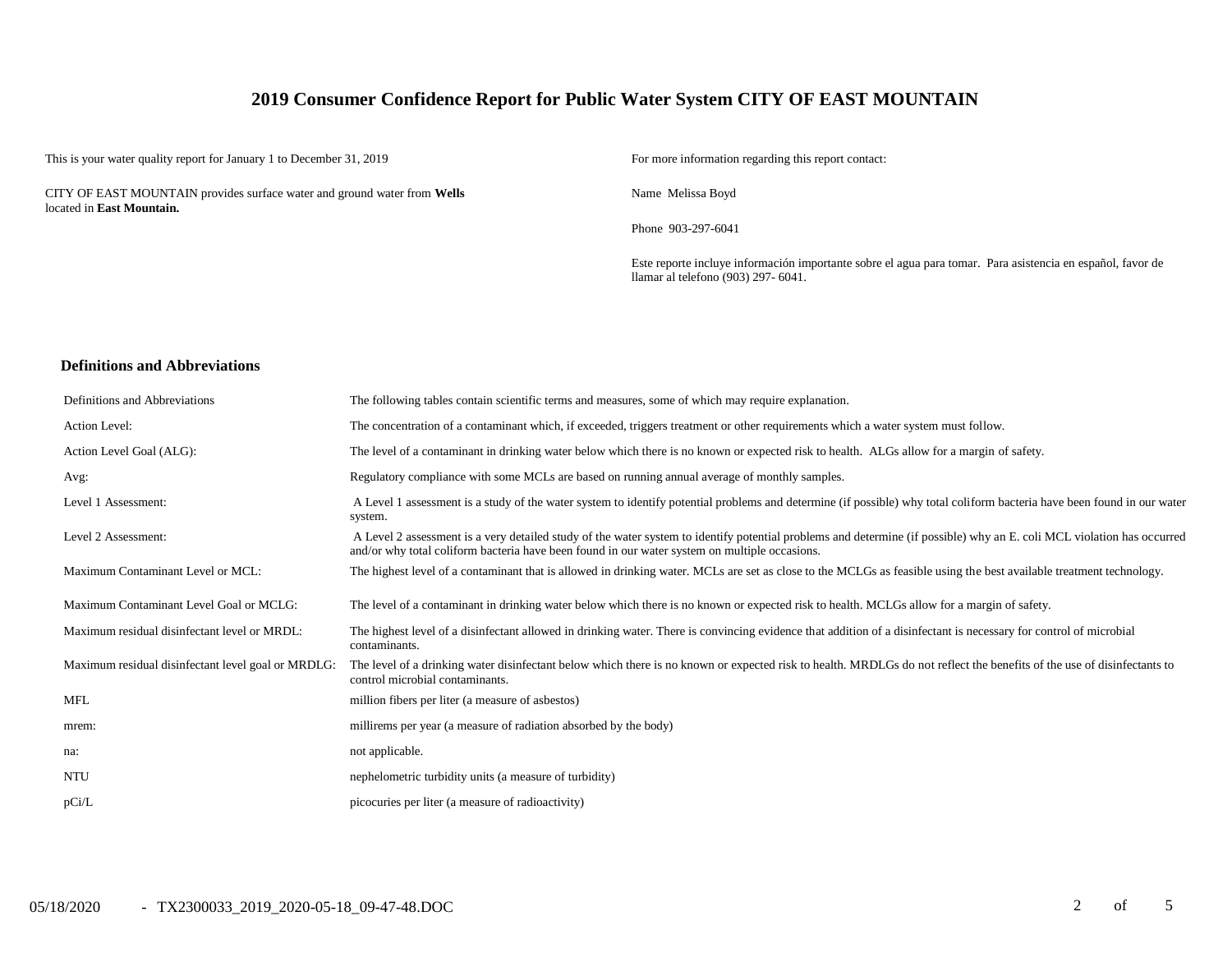### **Definitions and Abbreviations**

| ppb:                       | micrograms per liter or parts per billion - or one ounce in 7,350,000 gallons of water. |
|----------------------------|-----------------------------------------------------------------------------------------|
| ppm:                       | milligrams per liter or parts per million - or one ounce in 7,350 gallons of water.     |
| ppq                        | parts per quadrillion, or picograms per liter $(pg/L)$                                  |
| ppt                        | parts per trillion, or nanograms per liter $(ng/L)$                                     |
| Treatment Technique or TT: | A required process intended to reduce the level of a contaminant in drinking water.     |

# **Information about your Drinking Water**

The sources of drinking water (both tap water and bottled water) include rivers, lakes, streams, ponds, reservoirs, springs, and wells. As water travels over the surface of the land or through the ground, it dissolves naturally-occurring minerals and, in some cases, radioactive material, and can pick up substances resulting from the presence of animals or from human activity.

Drinking water, including bottled water, may reasonably be expected to contain at least small amounts of some contaminants. The presence of contaminants does not necessarily indicate that water poses a health risk. More information about contaminants and potential health effects can be obtained by calling the EPAs Safe Drinking Water Hotline at (800) 426-4791.

Contaminants that may be present in source water include:

- Microbial contaminants, such as viruses and bacteria, which may come from sewage treatment plants, septic systems, agricultural livestock operations, and wildlife.

- Inorganic contaminants, such as salts and metals, which can be naturally-occurring or result from urban storm water runoff, industrial or domestic wastewater discharges, oil and gas production, mining, or farming.

- Pesticides and herbicides, which may come from a variety of sources such as agriculture, urban storm water runoff, and residential uses.

- Organic chemical contaminants, including synthetic and volatile organic chemicals, which are by-products of industrial processes and petroleum production, and can also come from gas stations, urban storm water runoff, and septic systems.

- Radioactive contaminants, which can be naturally-occurring or be the result of oil and gas production and mining activities.

In order to ensure that tap water is safe to drink, EPA prescribes regulations which limit the amount of certain contaminants in water provided by public water systems. FDA regulations establish limits for contaminants in bottled water which must provide the same protection for public health.

Contaminants may be found in drinking water that may cause taste, color, or odor problems. These types of problems are not necessarily causes for health concerns. For more information on taste, odor, or color of drinking water, please contact the system's business office.

You may be more vulnerable than the general population to certain microbial contaminants, such as Cryptosporidium, in drinking water. Infants, some elderly, or immunocompromised persons such as those undergoing chemotherapy for cancer; persons who have undergone organ transplants; those who are undergoing treatment with steroids; and people with HIV/AIDS or other immune system disorders, can be particularly at risk from infections. You should seek advice about drinking water from your physician or health care providers. Additional guidelines on appropriate means to lessen the risk of infection by Cryptosporidium are available from the Safe Drinking Water Hotline (800-426-4791).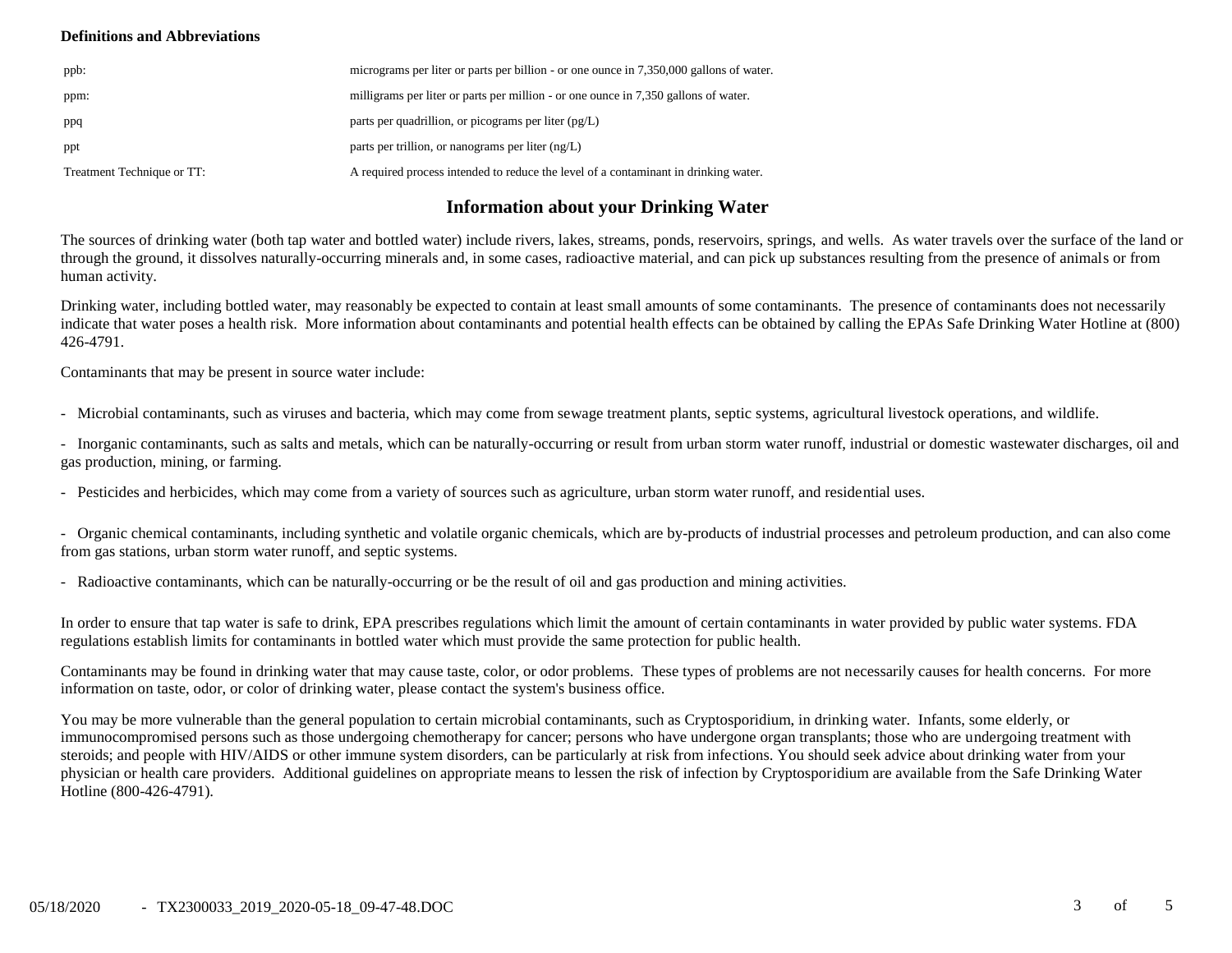If present, elevated levels of lead can cause serious health problems, especially for pregnant women and young children. Lead in drinking water is primarily from materials and components associated with service lines and home plumbing. We are responsible for providing high quality drinking water, but we cannot control the variety of materials used in plumbing components. When your water has been sitting for several hours, you can minimize the potential for lead exposure by flushing your tap for 30 seconds to 2 minutes before using water for drinking or cooking. If you are concerned about lead in your water, you may wish to have your water tested. Information on lead in drinking water, testing methods, and steps you can take to minimize exposure is available from the Safe Drinking Water Hotline or at http://www.epa.gov/safewater/lead.

#### **Information about Source Water**

'TCEQ completed an assessment of your source water, and results indicate that some of our sources are susceptible to certain contaminants. The sampling requirements for your water system is based on this susceptibility and previous sample data. Any detections of these contaminants will be found in this Consumer Confidence Report. For more information on source water assessments and protection efforts at our system contact **[insert water system contact][insert phone number]**'

| <b>Lead and Copper</b> | <b>Date Sampled</b> | <b>MCLG</b> | <b>Action Level (AL)</b> | 90th Percentile | # Sites Over AL | Units | <b>Violation</b> | <b>Likely Source of Contamination</b>                                                                         |
|------------------------|---------------------|-------------|--------------------------|-----------------|-----------------|-------|------------------|---------------------------------------------------------------------------------------------------------------|
| Copper                 | 08/30/2018          | 1.3         |                          | 0.00182         |                 | ppm   |                  | Erosion of natural deposits; Leaching from wood<br>preservatives; Corrosion of household plumbing<br>systems. |
| Lead                   | 08/30/2018          |             |                          | 0.981           |                 | ppb   |                  | Corrosion of household plumbing systems;<br>Erosion of natural deposits.                                      |

# **2019 Water Quality Test Results**

| <b>Disinfection By-Products</b> | <b>Collection Date</b> | <b>Highest Level</b><br><b>Detected</b> | Range of Individual<br><b>Samples</b> | MCLG                     | MCL | <b>Units</b> | Violation | <b>Likely Source of Contamination</b>      |
|---------------------------------|------------------------|-----------------------------------------|---------------------------------------|--------------------------|-----|--------------|-----------|--------------------------------------------|
| Haloacetic Acids (HAA5)         | 2019                   |                                         | $4.1 - 4.1$                           | No goal for the<br>total | 60  | ppb          |           | By-product of drinking water disinfection. |

'\* The value in the Highest Level or Average Detected column is the highest average of all HAA5 sample results collected at a location over a year'